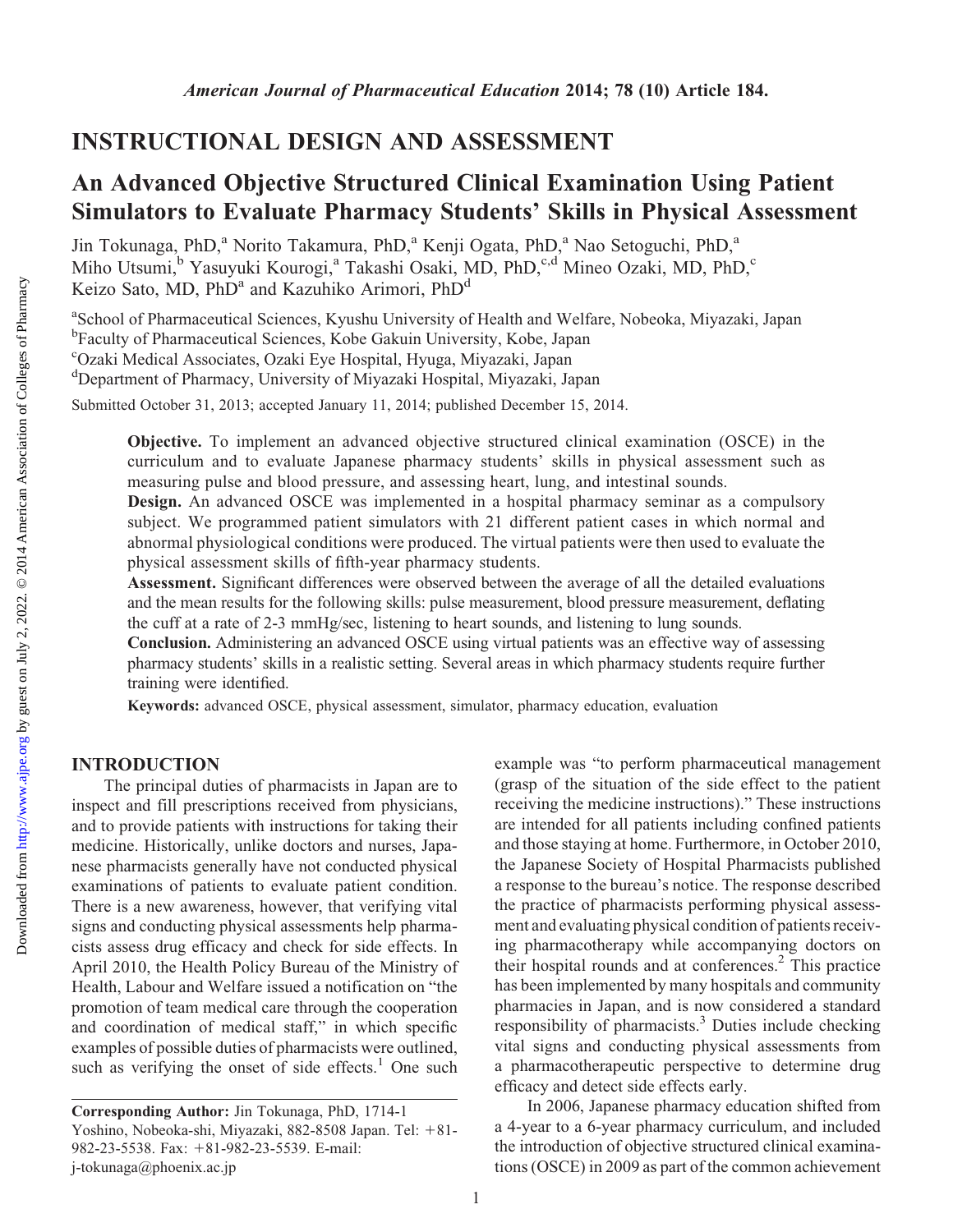#### American Journal of Pharmaceutical Education 2014; 78 (10) Article 184.

test administered to pharmacy students late in the fourth year.<sup>4</sup> In the 6-year pharmacy curriculum, the students must pass the common achievement test in the fourth year before they start their practical training in the fifth year. The test is used universally by pharmacy schools throughout Japan. As part of the pharmaceutical common achievement test, the OSCE has been taken by approximately 10,000 students annually from 2009 to 2011, with an achievement rate of 96%-99% on the initial test, and for those unable to pass the initial assessment, 99%-100% on reexamination. $5$  In addition to the OSCE, computerbased testing (CBT) is available as an objective evaluation of certain basic academic skills. The OSCE comprises 6 tasks in 5 fields including: (1) serving a patient/customer at a pharmacy, (2) preparing a medicine, (3) performing a preparation audit, (4) demonstrating aseptic techniques, and (5) providing information to patient/customer. These are the basic duties of a pharmacist; however, physical assessment-related items are not included in the OSCE.

We believe that skills in monitoring vital signs and physical assessment required for the early detection of side effects, as well as skills in checking the efficacy of pharmacotherapy, should be objectively evaluated to confirm they have been acquired through training (educational programs). At the School of Pharmaceutical Sciences at the Kyushu University of Health and Welfare, evaluations of such skills have been incorporated into bedside training in the fourth year and seminars in hospital pharmacy in the fifth year.<sup> $6-8$ </sup> To objectively evaluate students' acquisition of skills in physical assessment at our school, we implemented an advanced OSCE trial.<sup>9</sup> It underwent subsequent revision and was reimplemented.

This paper describes what the advanced OSCE revealed about physical assessment skills acquired through our program, including a few problem areas. For example, we found that while pharmacy students had identified heart sounds heard with a stethoscope, they had not assessed the mechanism of generating abnormal sounds and its subsequent course in a comprehensive manner. Moreover, the advanced OSCE revealed that difficulties associated with physical assessment could be lowered through better understanding of patient simulator characteristics.

#### DESIGN

An advanced OSCE was conducted as the final examination for a required seminar in hospital pharmacy course. The practical examination involved conducting a physical assessment in a hospital ward and was divided into 4 major steps: introduction, physical assessment, closing, and communication. Physical assessment involved pulse measurement, blood pressure measurement, listening to heart sounds, listening to lung sounds, and listening to intestinal sounds. The virtual patient model Physiko (Kyoto Kagaku Co., Ltd., Kyoto, Japan) was used to conduct the examination. The students used an aneroid sphygmomanometer to measure blood pressure. The advanced OSCE task lasted 13 minutes. The tasks were conducted in stations consisting of 3 groups each. One instructor was assigned to each group to act as an evaluator. The day before the advanced OSCE, the instructor demonstrated each task of the advanced OSCE as part of the course. In addition, examinees were allowed to read the list of tasks 1 minute before beginning the advanced OSCE (Figure 1).

Advanced OSCE -Physical assessment in a hospital ward-Patient name: Junsei Takahashi, 55 years, male

Here is medical ward, Nobeoka City Hospital, you are a student of the business training.

You will perform physical assessment of Mr. Takahashi from now on. Please perform the following tasks (marked by' $\bullet$ ) with the patient. Time limit is 13 minutes.

● Enter hospital room and speak to patient.

● Physical assessment: measure body temperature and respiratory rate, monitor electrocardiogram, measure arterial oxygen saturation, pulse, and blood pressure, listen to heart, lung, and intestinal sounds.

● Thank patient at completion of task.

X Perform the tasks in numerical order.

X Notify the result of each task aloud to the assessor.

X Take notes if needed.

Figure 1. The list of tasks in the advanced objective structured clinical examination.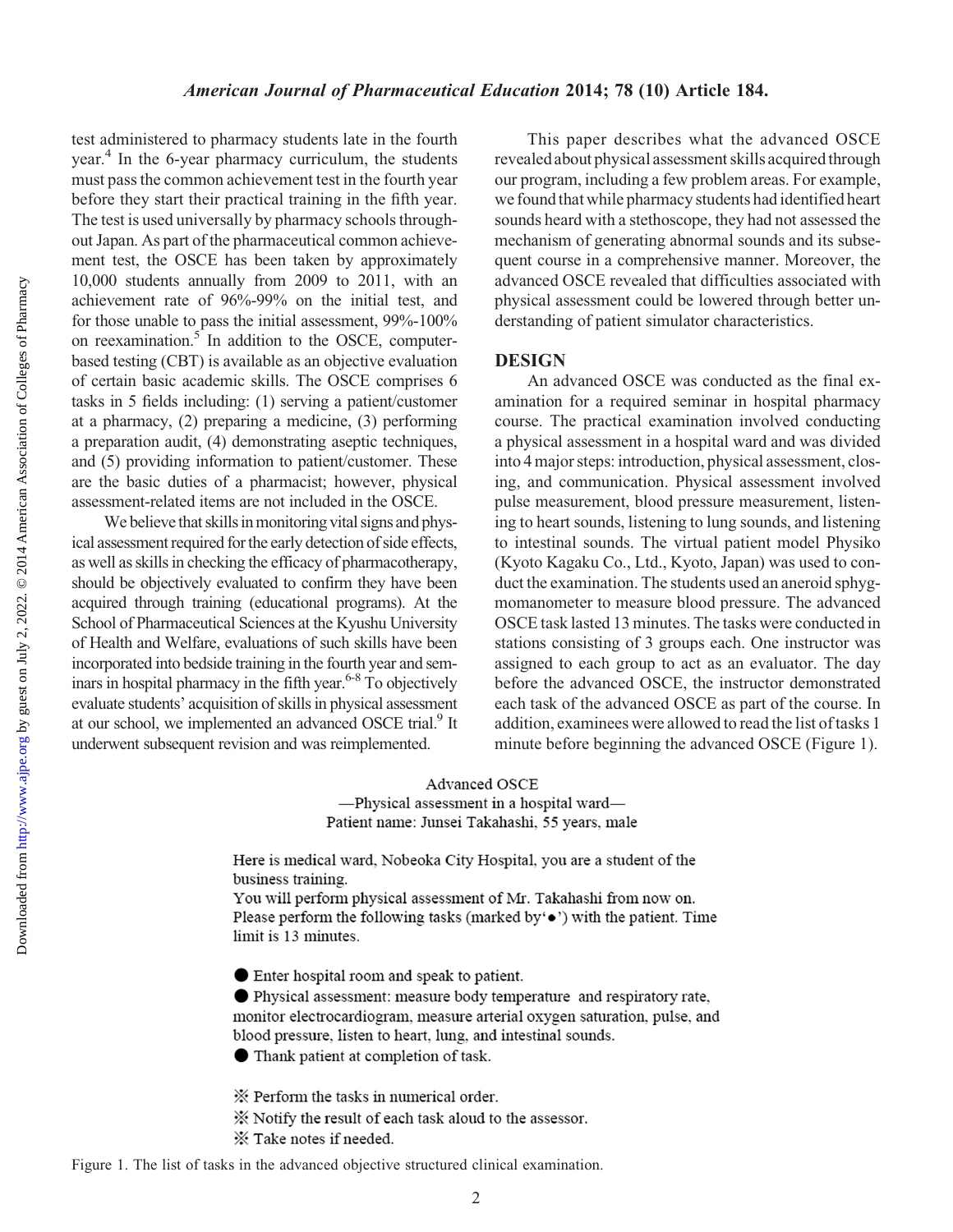By the time they took the advanced OSCE, students had spent approximately 20 hours undergoing bedside training and completing seminars taught by doctors and pharmacists, which included lectures on physical assessment and ways to use a stethoscope and sphygmomanometer. In the seminar, heart, lung, and intestinal sounds were measured as follows: heart sound-normal (pulse 48, 60, 84, 108 bpm), third heart sound gallop, fourth heart sound gallop, aortic valve stenosis, atrial fibrillation, third and fourth heart sound gallop,\* mitral valve insufficiency,\* ventricular fibrillation;\* lung sounds-normal, abnormal bronchial sounds, loss of right lung sound, wheezing, fine crackles, bubbling rale,\* attenuation of left lung; intestinal sounds-normal, hyperactive sounds, hypoactive sounds, subileus,\* ileus.\* Items with an asterisk were not covered in the advanced OSCE.

The content for the advanced OSCE was created so that each case included 3 or more abnormalities involving pulse, blood pressure, heart, lung, and/or intestinal sounds (Table 1). Examinees were not given any information regarding how many of the questions would involve assessing normal conditions and how many would involve abnormal conditions. The cases were assigned sequentially to make the number as equal as possible.

Evaluations used in the advanced OSCE are listed in Table 2. To state the purpose of the visit and obtain consent, examinees were instructed to say "I've come to check your physical condition to ensure the medicine is being accurately used. Is this a good time?"

Because body temperature measurement, respiratory rate measurement, electrocardiogram monitoring, and arterial oxygen saturation measurement could not be taken us-

Table 1. Original Cases Used in the Advanced Objective Structured Clinical Examination

|                | <b>Blood</b>          |                 |                                 |                    | <b>Intestinal</b> | <b>Implemented</b> |
|----------------|-----------------------|-----------------|---------------------------------|--------------------|-------------------|--------------------|
| Case           | <b>Pulse</b>          | <b>Pressure</b> | <b>Heart Sounds</b>             | <b>Lung Sounds</b> | <b>Sounds</b>     | <b>Number</b>      |
| $\mathbf{1}$   | Arrhythmia (84 bpm)   | 124/60 mmHg     | Atrial Fibrillation             | Abnormal Bronchial | Normal            | 3                  |
| $\overline{2}$ | Normal (60 bpm)       | $124/60$ mmHg   | Aortic Valve<br>Stenosis        | Abnormal Bronchial | Hyperactive       | $\sqrt{2}$         |
| $\mathfrak{Z}$ | Normal (60 bpm)       | 124/60 mmHg     | Third Heart<br>Sound Gallop     | Fine Crackles      | Hyperactive       | 3                  |
| $\overline{4}$ | Normal (60 bpm)       | 124/60 mmHg     | Third Heart<br>Sound Gallop     | Wheezing           | Hypoactive        | $\mathfrak{2}$     |
| 5              | Arrhythmia (84 bpm)   | 124/60 mmHg     | Atrial Fibrillation             | Loss of Right Lung | Normal            | 3                  |
| 6              | Normal (60 bpm)       | $82/52$ mmHg    | Fourth Heart<br>Sound Gallop    | Normal Sounds      | Hypoactive        | $\overline{3}$     |
| $\tau$         | Normal (60 bpm)       | 172/94 mmHg     | Aortic Valve<br>Stenosis        | Abnormal Bronchial | Normal            | $\sqrt{2}$         |
| $8\,$          | Normal (60 bpm)       | 124/60 mmHg     | Third Heart<br>Sound Gallop     | Abnormal Bronchial | Hyperactive       | $\mathfrak{2}$     |
| 9              | Normal (60 bpm)       | 124/60 mmHg     | Fourth Heart<br>Sound Gallop    | Wheezing           | Hypoactive        | $\mathfrak{2}$     |
| 10             | Normal (60 bpm)       | 82/52 mmHg      | Aortic Valve<br><b>Stenosis</b> | Fine Crackles      | Normal            | 2                  |
| 11             | Normal (60 bpm)       | 172/94 mmHg     | Aortic Valve<br><b>Stenosis</b> | Loss of Right Lung | Normal            | 3                  |
| 12             | Arrhythmia (84 bpm)   | 172/94 mmHg     | Atrial Fibrillation             | Normal             | Normal            | 3                  |
| 13             | Normal (60 bpm)       | $82/52$ mmHg    | Fourth Heart<br>Sound Gallop    | Abnormal Bronchial | Normal            | $\overline{3}$     |
| 14             | Normal (60 bpm)       | 124/60 mmHg     | Fourth Heart<br>Sound Gallop    | Wheezing           | Hyperactive       | 2                  |
| 15             | Normal (60 bpm)       | 172/94 mmHg     | Third Heart<br>Sound Gallop     | Fine Crackles      | Normal            | $\overline{2}$     |
| 16             | Tachycardia (108 bpm) | 82/52 mmHg      | Normal                          | Normal             | Hyperactive       | $\mathfrak{Z}$     |
| 17             | Tachycardia (108 bpm) | 172/94 mmHg     | Normal                          | Normal             | Hyperactive       | $\mathfrak{Z}$     |
| 18             | Tachycardia (108 bpm) | 124/60 mmHg     | Normal                          | Fine Crackles      | Hypoactive        | $\mathfrak{Z}$     |
| 19             | Bradycardia (48 bpm)  | 124/60 mmHg     | Normal                          | Wheezing           | Hypoactive        | $\mathfrak{Z}$     |
| 20             | Bradycardia (48 bpm)  | 172/94 mmHg     | Normal                          | Loss of Right Lung | Normal            | $\overline{3}$     |
| 21             | Bradycardia (48 bpm)  | 82/52 mmHg      | Normal                          | Normal             | Hypoactive        | $\overline{3}$     |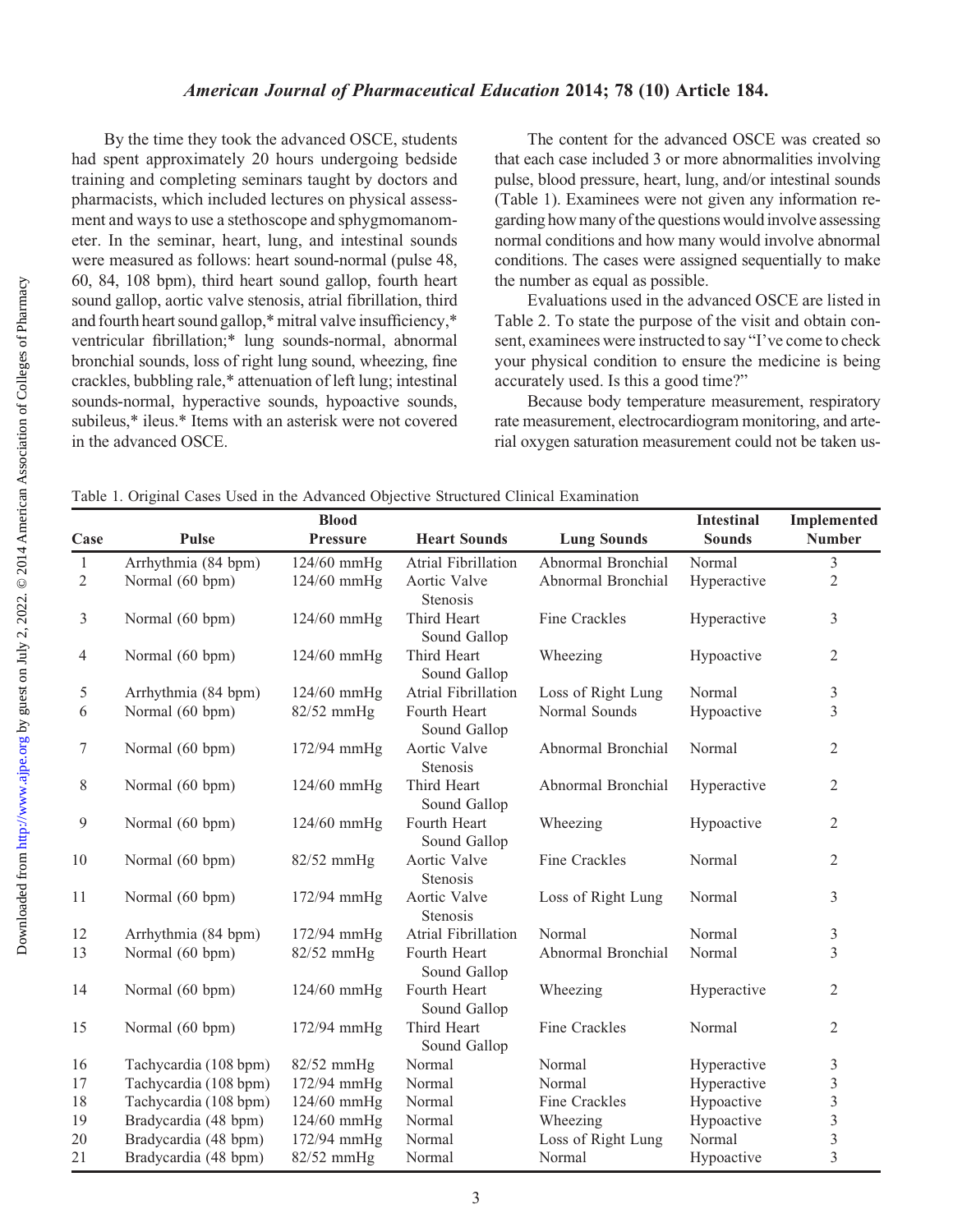# American Journal of Pharmaceutical Education 2014; 78 (10) Article 184.

|     | 2. Results of Beamea Byanamons of Fiffshear Hosessment in a Hosphan War<br><b>Detailed Evaluation</b>                                   | Number of<br>successful<br>demonstrations<br>of skill | Number of<br>unsuccessful<br>demonstrations<br>of skill | Achievement<br>Rate $(\% )$ |
|-----|-----------------------------------------------------------------------------------------------------------------------------------------|-------------------------------------------------------|---------------------------------------------------------|-----------------------------|
|     | Introduction                                                                                                                            |                                                       |                                                         |                             |
| 1.  | Greeting upon entering the room / Getting permission to enter                                                                           | 55                                                    | $\boldsymbol{0}$                                        | 100.0                       |
| 2.  | Introducing oneself to patient (full name or family name)                                                                               | 55                                                    | $\boldsymbol{0}$                                        | 100.0                       |
| 3.  | Confirming patient name (full name confirmation)                                                                                        | 55                                                    | $\boldsymbol{0}$                                        | 100.0                       |
| 4.  | Stating the purpose of the visit and obtaining consent to continue                                                                      | 53                                                    | 2                                                       | 96.4                        |
|     | Physical Assessment - Ability to:                                                                                                       |                                                       |                                                         |                             |
| 5.  | Check the body temperature                                                                                                              | 55                                                    | $\boldsymbol{0}$                                        | 100.0                       |
| 6.  | Check the respiratory rate                                                                                                              | 55                                                    | $\theta$                                                | 100.0                       |
| 7.  | Check the electrocardiogram                                                                                                             | 55                                                    | $\boldsymbol{0}$                                        | 100.0                       |
| 8.  | Check the arterial oxygen saturation measurement $(SpO2)$                                                                               | 55                                                    | $\theta$                                                | 100.0                       |
| 9.  | Measure Pulse                                                                                                                           | 37                                                    | 18                                                      | $67.3***$                   |
|     | Normal (60 bpm)                                                                                                                         | 26                                                    | $\sqrt{2}$                                              | 92.9                        |
|     | Tachycardia (108 bpm)                                                                                                                   | 4                                                     | 5                                                       | 44.4                        |
|     | Bradycardia (48 bpm)                                                                                                                    | 6                                                     | 3                                                       | 66.7                        |
|     | Arrhythmia (84 bpm)                                                                                                                     | 1                                                     | 8                                                       | 11.1                        |
| 10. | Discern the difference between the left and right of radial artery or                                                                   | 53                                                    | 2                                                       | 96.4                        |
|     | carotid artery                                                                                                                          |                                                       |                                                         |                             |
| 11. | Check the index finger and middle finger (and ring finger)                                                                              | 53                                                    | $\overline{2}$                                          | 96.4                        |
| 12. | Measure blood pressure                                                                                                                  | 44                                                    | 11                                                      | $80.0*$                     |
|     | Normal: 124/60 mmHg                                                                                                                     | 21                                                    | 4                                                       | 84.0                        |
|     | Hyperactive: 172/94 mmHg                                                                                                                | 11                                                    | 5                                                       | 68.8                        |
|     | Hypoactive: 82/52 mmHg                                                                                                                  | 12                                                    | 2                                                       | 85.7                        |
| 13. | Listen to the brachial artery                                                                                                           | 55                                                    | $\boldsymbol{0}$                                        | 100.0                       |
| 14. | Deflate the cuff at a rate of 2-3 mmHg/sec.                                                                                             | 28                                                    | 27                                                      | 50.9***                     |
| 15. | Listen to heart sounds                                                                                                                  | 31                                                    | 24                                                      | 56.4***                     |
|     | Normal Sounds                                                                                                                           | 7                                                     | 11                                                      | 38.9                        |
|     | Atrial Fibrillation                                                                                                                     | 8                                                     | $\mathbf{1}$                                            | 88.9                        |
|     | Third Heart Sound Gallop                                                                                                                | 2                                                     | 7                                                       | 22.2                        |
|     | Fourth Heart Sound Gallop                                                                                                               | 8                                                     | 2                                                       | 80.0                        |
|     | Aortic Valve Stenosis                                                                                                                   | 6                                                     | 3                                                       | 66.7                        |
| 16. | Listen sounds at correct A, P, T and M areas on the chest using                                                                         | 55                                                    | $\theta$                                                | 100.0                       |
|     | stethoscope                                                                                                                             |                                                       |                                                         |                             |
| 17. | Check the T and M areas with the bell on stethoscope                                                                                    | 50                                                    | 5                                                       | 90.9                        |
| 18. | Listen to lung sounds                                                                                                                   | 40                                                    | 15                                                      | $72.7**$                    |
|     | Normal Sounds                                                                                                                           | 7                                                     | 8                                                       | 46.7                        |
|     | Loss of Right Lung Sound                                                                                                                | 9                                                     | $\boldsymbol{0}$                                        | 100.0                       |
|     | Abnormal Bronchial Sounds                                                                                                               | 9                                                     | 3                                                       | 75.0                        |
|     | Fine Crackles                                                                                                                           | 8                                                     | 2                                                       | 80.0                        |
|     | Wheezing                                                                                                                                | 7                                                     | 2                                                       | 77.8                        |
| 19. | Listen to the trachea, upper lung field and lower lung field in the<br>correct position symmetrically from top to bottom, left to right | 54                                                    | 1                                                       | 98.2                        |
| 20. | Llisten to the front and back of the chest                                                                                              | 53                                                    | 2                                                       | 96.4                        |
| 21. | Listen to intestinal sounds (Normal sounds, Hyperactive sounds,                                                                         | 45                                                    | 10                                                      | 81.8                        |
|     | Hypoactive sounds)                                                                                                                      |                                                       |                                                         |                             |
|     | Normal Sounds                                                                                                                           | 20                                                    | 4                                                       | 83.3                        |
|     | Hyperactive Sounds                                                                                                                      | 15                                                    | $\theta$                                                | 100.0                       |
|     | <b>Hypoactive Sounds</b>                                                                                                                | 10                                                    | 6                                                       | 62.5                        |
| 22. | Listen to the intestinal sounds                                                                                                         | 53                                                    | 2                                                       | 96.4                        |

#### Table 2. Results of Detailed Evaluations of Physical Assessment in a Hospital Ward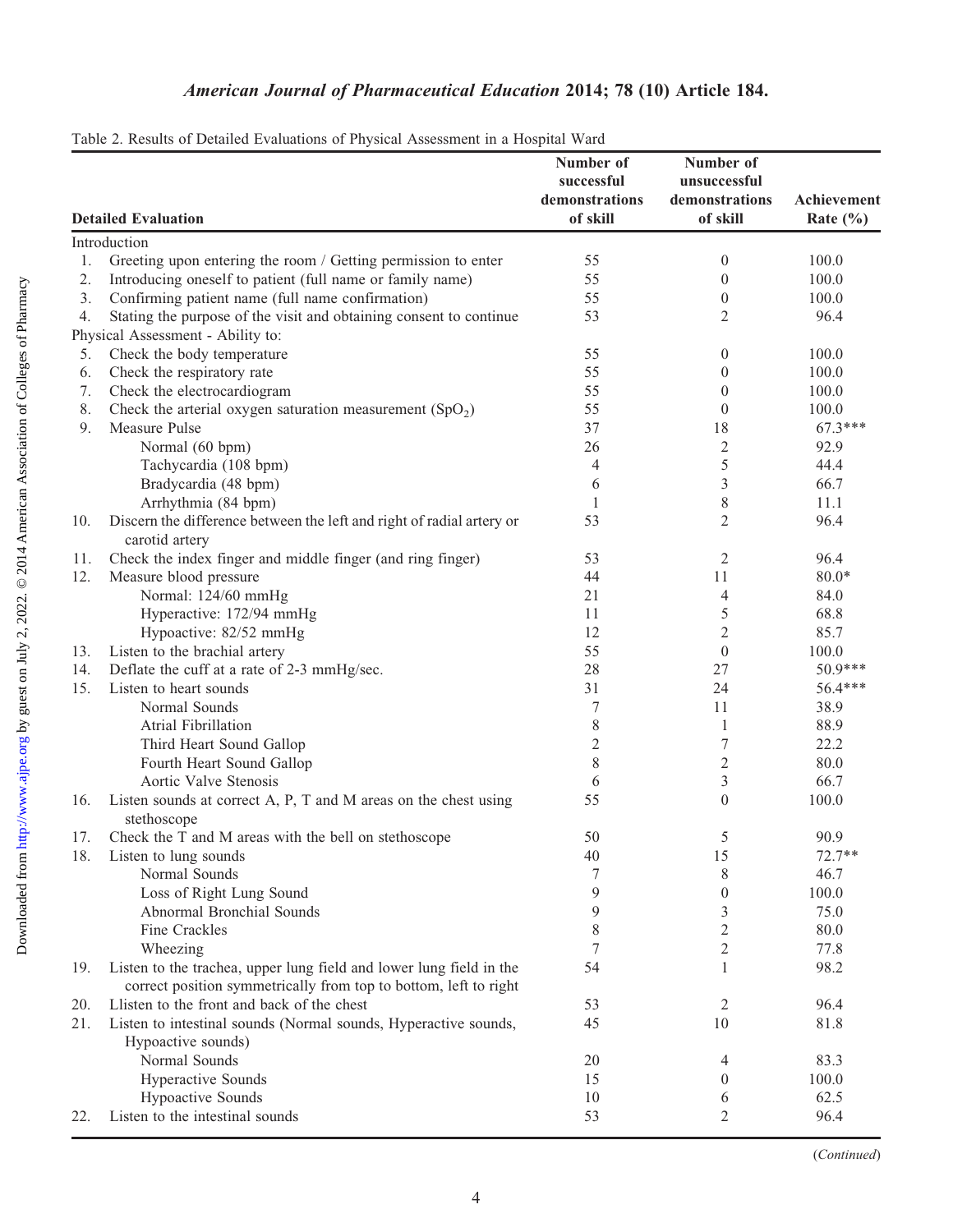|               | <b>Detailed Evaluation</b>                      | Number of<br>successful<br>demonstrations<br>of skill | Number of<br>unsuccessful<br>demonstrations<br>of skill | Achievement<br>Rate $(\% )$ |
|---------------|-------------------------------------------------|-------------------------------------------------------|---------------------------------------------------------|-----------------------------|
| Closing       |                                                 |                                                       |                                                         |                             |
| 23.           | Ask if patient has any questions                | 50                                                    |                                                         | 90.9                        |
| 24.           | Give closing remarks                            | 49                                                    | 6                                                       | 89.1                        |
| Communication |                                                 |                                                       |                                                         |                             |
| 25.           | Appearance                                      | 55                                                    | $\theta$                                                | 100.0                       |
| 26.           | Appropriate posture / behavior / diction        | 54                                                    |                                                         | 98.2                        |
| 27.           | Appropriate eye contact / direction of the face | 55                                                    | $\theta$                                                | 100.0                       |
| 28.           | Appropriate voice volume, speed, intonation     | 55                                                    | $\theta$                                                | 100.0                       |
| 29.           | Polite, plain language                          | 55                                                    | $\theta$                                                | 100.0                       |
| 30.           | End in allotted time                            | 51                                                    | 4                                                       | 92.7                        |

The mean achievement rate was 91.7%

ing the Physiko virtual patient, examinees were evaluated based on how appropriately they verbally communicated their intentions to the patient (ie, asking "May I use this portable electrocardiograph to take an electrocardiogram?" and saying "I've finished" afterwards).

For the practical tests that could use the virtual patient (pulse measurement, blood pressure measurement, and listening to heart, lung, and intestinal sounds), examinees were instructed to first ask the patient's permission but were evaluated on whether they correctly or incorrectly conducted each test. The detailed evaluation of pulse measurement included being able to discern the difference between the left and right of the radial artery or carotid artery and being able to check the index, middle, and ring fingers. The students also checked for a normal pulse (actual rate= $60$  bpm; considered correct if response was within the range of 54 bpm - 66 bpm), tachycardia (actual rate $=108$  bpm; considered correct if response was within the range of 97-119 bpm), bradycar $dia$  (actual rate=48 bpm; considered correct if response was within the range of 43 bpm-53 bpm), and arrhythmia in atrial fibrillation (actual rate $=84$  bpm; considered correct if response was within the range of 76 bpm-92 bpm). The detailed evaluation of the patient's blood pressure included being able to listen to the brachial artery and being able to deflate the cuff at a rate of 2-3 mmHg/sec. Additionally, as a practical test, the examinees assessed normal blood pressure (124/60 mmHg; correct within the range of 114-134/50-70 mmHg), hypertension (172/94 mmHg; correct within the range of 162-182/84-104 mmHg), and hypotension (82/52 mmHg; correct within the range of 72-92/42-62 mmHg). The detailed evaluation

of skills for listening to heart sounds included being able to listen to the aortic, pulmonary, tricuspid, and mitral valve areas at the correct locations and being able to use the stethoscope diaphragm and bell properly (ie, checking the aortic, pulmonary, tricuspid, and mitral valve areas with the diaphragm; and the tricuspid and mitral valve areas with the bell). This test also included an evaluation of normal and abnormal sounds (atrial fibrillation, third heart sound gallop, fourth heart sound gallop, and aortic valve stenosis). The evaluation of skills for listening to lung sounds included being able to listen to the trachea, upper lung field, and lower lung field with the stethoscope in the correct position symmetrically from top to bottom and left to right and being able to listen to the front and back of the chest. This test also included an evaluation of normal and abnormal sounds (loss of right lung sound, abnormal bronchial sounds, fine crackles, and wheezing). The assessment of skills for listening to intestinal sounds included evaluating normal, hyperactive, and hypoactive sounds. To complete each evaluation item, students were required to say "the pulse is...," "the blood pressure is...," "I heard...heart sounds," "I heard...lung sounds," and "I heard...intestinal sounds."

For the closing remarks section, students were required to say "Thank you very much. Do you feel ok? If you have any concerns please let us know. Take care." In terms of behavior during the examination, students were evaluated based on interactions, such as gently guiding the patient into a sitting position after asking "Would you mind sitting up, please?"

A score of less than 70 points out of 100 was considered failing and meant the students would have to undergo

 $* p < 0.05$ \*\*  $p < 0.01$ 

<sup>\*\*\*</sup>  $p < 0.001$ , n = 55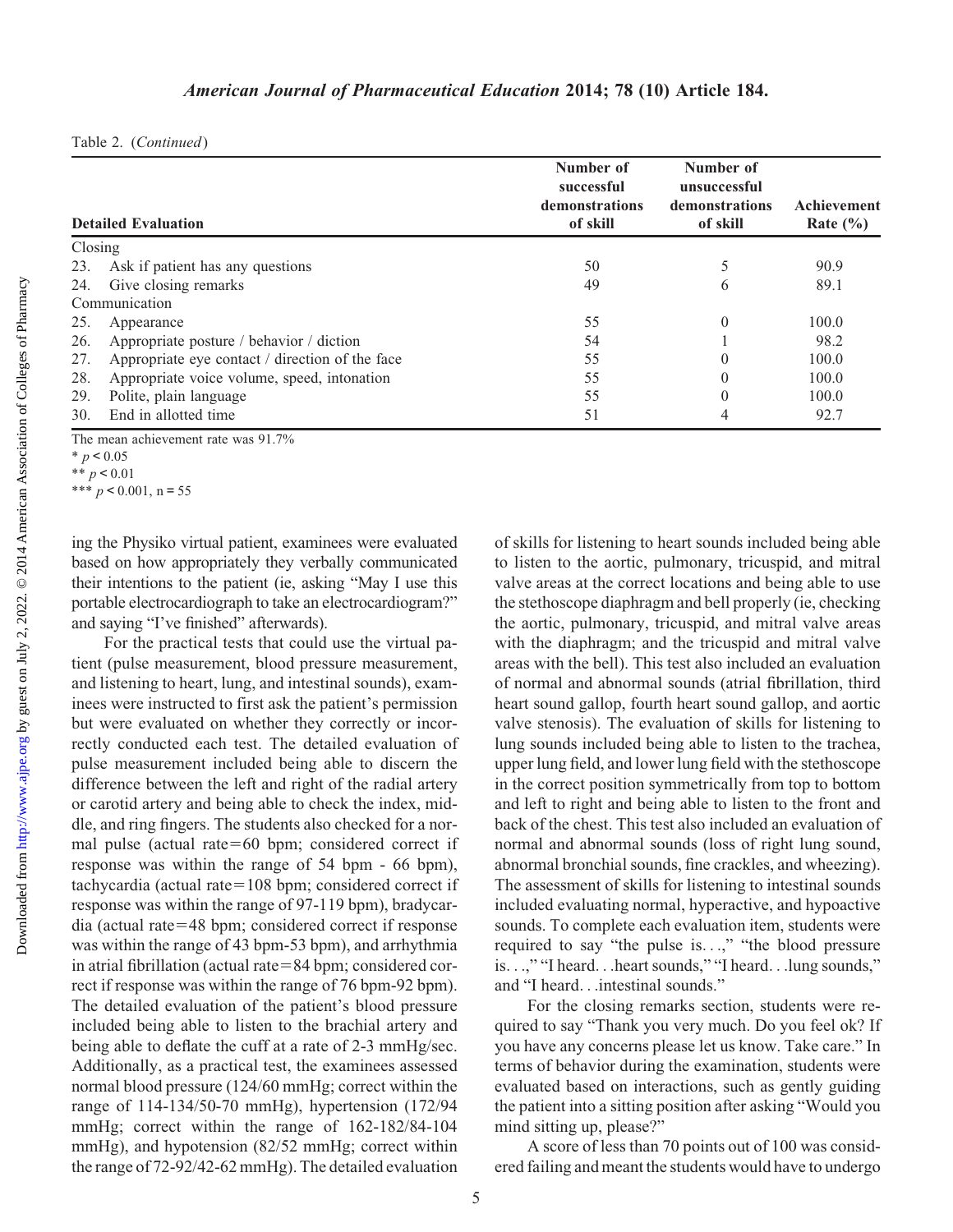reexamination. Ten points were allocated to each of the 5 practical test items and 2 points were given to each of the 25 specific evaluation items.

#### EVALUATION AND ASSESSMENT

Forty-nine students passed and 6 students failed the first advanced OSCE. In the 6 cases of failing, students got 3 or more wrong out of 5 practical examination items. These mistakes made the difference in decisive results. Students who were to take the examination again received an intensive lecture and practical exercise after the first examination attempt. Then, they took the examination a second time and all students passed. In the second examination, 2 students were questioned about atrial fibrillation, and both were able to identify arrhythmia.

A significant difference was observed between the achievement rate (percentage of students receiving an acceptable score) on the advanced OSCE of 91.7% and achievement rates on the following specific areas: pulse measurement, 67.3%; blood pressure measurement, 80.0%; ability to deflate the cuff at a rate of 2-3 mmHg/ sec, 50.9%; listening to heart sounds, 56.4%; and listening to lung sounds, 72.7% (Table 2), respectively ( $p<0.05$ ).<sup>10</sup> It was revealed that 4 practical tests items (pulse measurement, blood pressure measurement, listening to heart sounds, and listening to lung sounds) and 1 specific evaluation item (ability to deflate the cuff at a rate of 2-3 mmHg/sec) in particular were difficult. The achievement rate for the pulse measurement practical test was 92.9% for normal (60 bpm), compared to 44.4% for tachycardia (108 bpm), 66.7% for bradycardia (48 bpm), and 11.1% for arrhythmia (84 bpm). The achievement rate for the blood pressure measurement practical test was 84.0% for 124/60 mmHg, compared to 68.8% for 172/94 mmHg, and 85.7% for 82/52 mmHg. Also, the achievement rate for listening to heart sounds was 38.9% for normal, compared to 88.9% for atrial fibrillation, 22.2% for third heart sound gallop, 80.0% for fourth heart sound gallop, and 66.7% for aortic valve stenosis. In addition, the achievement rate for test listening to lung sounds was 46.7% for normal, compared to 100% for loss of right lung sound, 75% for abnormal bronchial sounds, 80% for fine crackles, and 77.8% for wheezing. Furthermore, the achievement rate for the practical test listening to intestinal sounds was 83.3% for normal, in contrast to 100% for hyperactive sounds, and 62.5% for hypoactive sounds. In terms of normal vs abnormal sounds, 38.9% of students were able to assess normal heart sounds correctly, 100% of students were able to assess atrial fibrillation correctly as abnormal. Similarly, 77.8% correctly identified the third heart sound gallop as abnormal, 90.0% identified fourth heart sound gallop as abnormal, and 88.9% identified aortic valve stenosis as abnormal. Further, 46.7% of students were able to identify normal lung sounds, 100% of students could assess loss of right lung sound as abnormal, 75% were able to identify abnormal bronchial sounds, 90% were able to identify fine crackles as abnormal, and 100% were able to identify wheezing as abnormal. Moreover, 83.3% of students identified normal intestinal sounds, 100% identified hyperactive sounds as abnormal, and 93.8% identified hypoactive sounds as abnormal.

#### DISCUSSION

There has been keen interest regarding the introduction of OSCEs into pharmacy education and many countries have introduced this form of assessment into the curriculum.<sup>11-13</sup> However, few colleges and schools of pharmacy conduct OSCEs in an optimal manner, and most do not adhere to best practices in OSCE construction and administration.<sup>14</sup> Further, schools have introduced simulators into pharmacy education to conduct specialized education, such as interprofessional team education and specialized pediatrics subjects.<sup>15,16</sup> Skills in blood pressure measurement and emergency medical care are also being evaluated using virtual patients.17-19 However, a few reports have evaluated pharmacy students' ability to conduct physical assessments using patient simulators.<sup>20</sup>

In our study, simulators were used to analyze pharmacy students' ability to perform patient assessments, including interaction with patients. It is particularly important to evaluate the extent to which students are able to assess normal and abnormal conditions using correct methods to measure pulse and blood pressure, and to listen to heart, lung, and intestinal sounds, as feedback can be given on these results immediately. Based on our analysis of the detailed evaluations, we confirmed that there were some items in the advanced OSCE that pharmacy students could not accurately assess. Of the 5 practical tests examining correct vs incorrect answers, a significant difference was observed in the mean detailed evaluations of 4 items: pulse measurement, blood pressure measurement, listening to heart sounds, and listening to lung sounds. No significant difference was observed in students' mean achievement rate for listening to intestinal sounds. On the other hand, in the detailed evaluations, a significant difference was observed in students' achievement rate for deflation of the cuff at a rate of 2-3 mmHg/sec. Because significant differences were found in tasks implemented in previous advanced OSCEs we had conducted, $9$  students in this study were carefully instructed on how to perform in these areas. Nevertheless, the same results were achieved. To improve performance in the future, we believe students need to learn how to make minute manipulations to the screw part of the rubber bulb of the sphygmomanometer.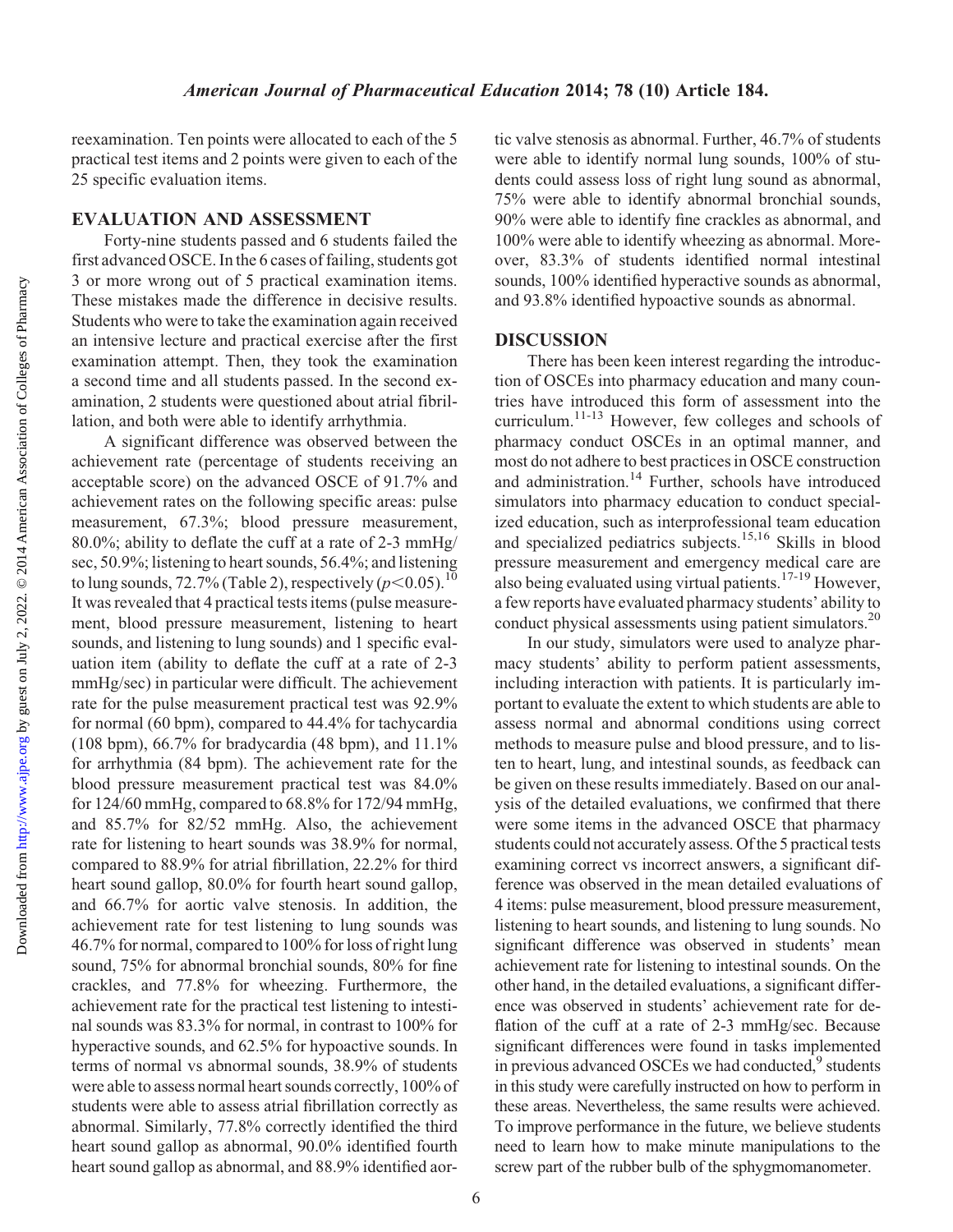#### American Journal of Pharmaceutical Education 2014; 78 (10) Article 184.

Physiko models were configured so that arrhythmia (84 bpm) was synchronized with the atrial fibrillation heart sound program. The achievement rate for students correctly identifying atrial fibrillation was 88.9%, therefore, we assumed they could detect the onset of the atrial fibrillation, which often results in causing arrhythmia. However, arrhythmia (84 bpm) had the lowest achievement rate in the examination. This suggests that students only distinguished sounds heard using the stethoscope and they did not think in a comprehensive way about the mechanism behind the production of abnormal sounds, nor did they understand that atrial fibrillation could progress to arrhythmia. In the future, students should be taught not only to assess the patient's heart sounds and pulse, but also to question why an abnormality is present and make their assessment accordingly.

Blood pressure varies and can be affected by symptoms and side effects the patient is experiencing. Therefore, these variations have to be identified correctly by pharmacists. In 4 out of 5 students who misinterpreted hypertension values, the systolic blood pressure measurement was incorrect. Although students were not asked to conduct pulse palpation in this examination because of time constraints, pulse palpation should be included in blood pressure measurement. Accordingly, we concluded the absence of pulse palpation method was associated with the tendency of students to measure systolic blood pressure incorrectly. However, the achievement rate for students' ability to deflate the cuff at a rate of 2-3 mmHg/sec was also low, suggesting this was a skill with a high degree of difficulty.

Atrial fibrillation has a subtle abnormal sound caused by early irregular contraction of the atrium. Aortic valve stenosis has a distinctive whooshing sound, making it relatively easy to identify. However, while the fourth heart sound gallop is considered highly difficult to confirm, students had a higher rate of achievement for identifying it than for identifying aortic valve stenosis. On the other hand, we found students had a high degree of difficulty in identifying both normal and third heart sound gallop. Komatsu and colleagues reported that clinical training using a patient simulator for fifth-year medical school students following an OSCE common achievement test was effective because 96% of students were able to accurately use a stethoscope (only the diaphragm surface was evaluated); whereas only 45% were able to accurately distinguish heart murmurs, and less than 10% were able to identify an apex beat/chest wall pulsation, split second heart sound, and third/fourth heart sound gallop.<sup>21</sup> Thus, based on the high degree of difficulty these skills posed for medical students, we concluded that these skills required repeated training for pharmacy students.

In our study, approximately 80% of students identified abnormal sounds as abnormal; however, approximately 60% of students assessed normal sounds as abnormal. Although diagnosing a new disease is not a pharmacist's responsibility, pharmacists are required to conduct a differential diagnosis and, therefore, must be able to identify the difference between normal and abnormal sounds. We instructed students about the significance of an irregular rhythm and underlying mechanism of abnormal sounds. However, the low accuracy rate of students' assessment of arrhythmia in atrial fibrillation suggested that they simply distinguished sounds heard using the stethoscope, and did not think in a comprehensive way about the mechanism behind abnormal sounds or subsequent progress toward arrhythmia. This lack of higher-level thinking was the greatest problem the advanced OSCE revealed, so educational methods need to be improved to address this issue.

When abnormal bronchial sounds were reproduced on the Physiko model, the sound could only be confirmed by listening to the dorsal lower right lung area. Because the abnormal bronchial sounds could not be identified from the front of the chest, the skill involved had a high degree of difficulty but was showed to be easier than identifying "normal" sounds. In this respect, students were introduced to the peculiarity of using patient simulators during auscultation training. Moreover, a disadvantage of using the patient simulator is that some cases believed to have a high degree of difficulty are easily assessed. Also, the reason that loss of right lung sound was identified by 100% of students may have been because it could be easily checked by comparing left and right lung sounds.We included these issues in a summary at the end of the seminar in hospital pharmacy. Despite these issues, we believe the students acquired proper physical assessment skills of lung sounds.

The virtual patients were programmed so that hypoactive sounds were simulated by producing 1 gurgle every 70 seconds. When normal, the model was configured so that 1 gurgle sound could be heard every 15 seconds; when simulating hyperactive sounds, the gurgling sounds were continuous. Thus, sounds could be identified by placing the stethoscope on the abdomen for 30 seconds; however 5 of the 6 students who misinterpreted hypoactive sounds had given the ileus or subileus as their answer. As for the ileus and subileus sounds with the virtual patient, they could not be confirmed for 5 minutes and more. Therefore, the time that the stethoscope was used may have been a deciding factor in accurate assessment.

#### SUMMARY

In this study, we implemented a new advanced OSCE in a hospital seminar course using a patient simulator and